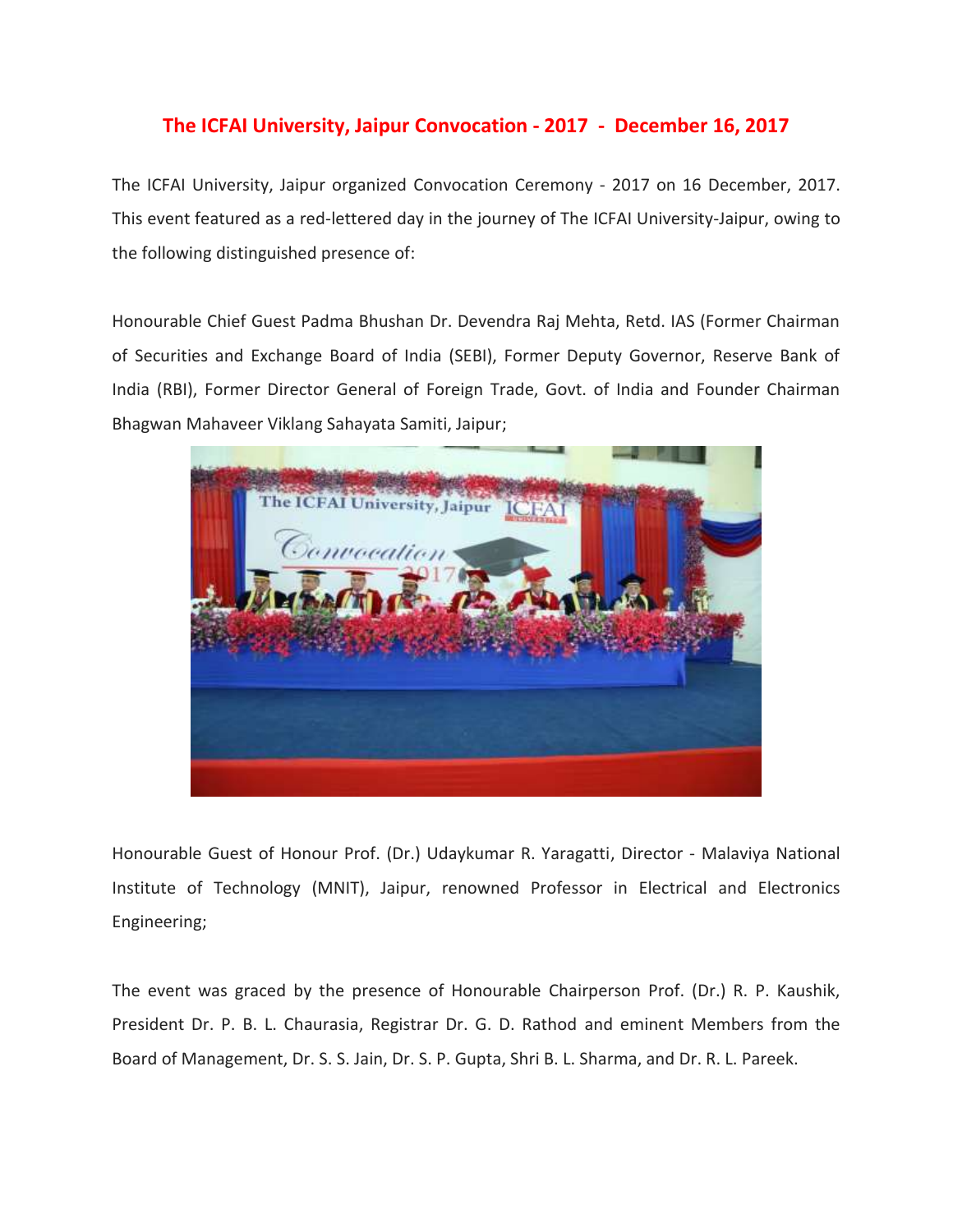The eminent members of Academic Council joined the dignitaries for the function. The cheering participation of guests from academic and administrative fraternity, associates and well-wishers from commerce and industry, families and friends of graduating candidates added the glory to the event. Eminent persons graced the convocation occasion: many vice-chancellors of the other Universities, President of Employers Association of Rajasthan, Founder President of Bhardwaj Foundation, Senior Advocate, Judge, IAS officer, Secretary of EAR, Industrialist and many others.



The University Central Hall (Central Library) was selected as the venue for the event that lasted from 2.00 pm to 5.30 pm. The guests were served high-tea after the event.

The event witnessed overwhelming students participation along with other esteemed guests. Candidates from four batches of MBA viz. 2012-14, 2013-15, 2014-16 and 2015-17; three batches of B.Tech viz. 2011-15, 2012-16 and 2013-17; two batches of BBA viz. 2011-14 and 2013-16, along with PhD candidates were awarded Degree Certificates. Total 123 degree certificates were awarded on the day of the Convocation (Ph.D-9, MBA-51, B.Tech-57 and BBA-6). The Gold and Silver medals for meritorious performance were awarded to 18 candidates. The Board Members were felicitated with mementos.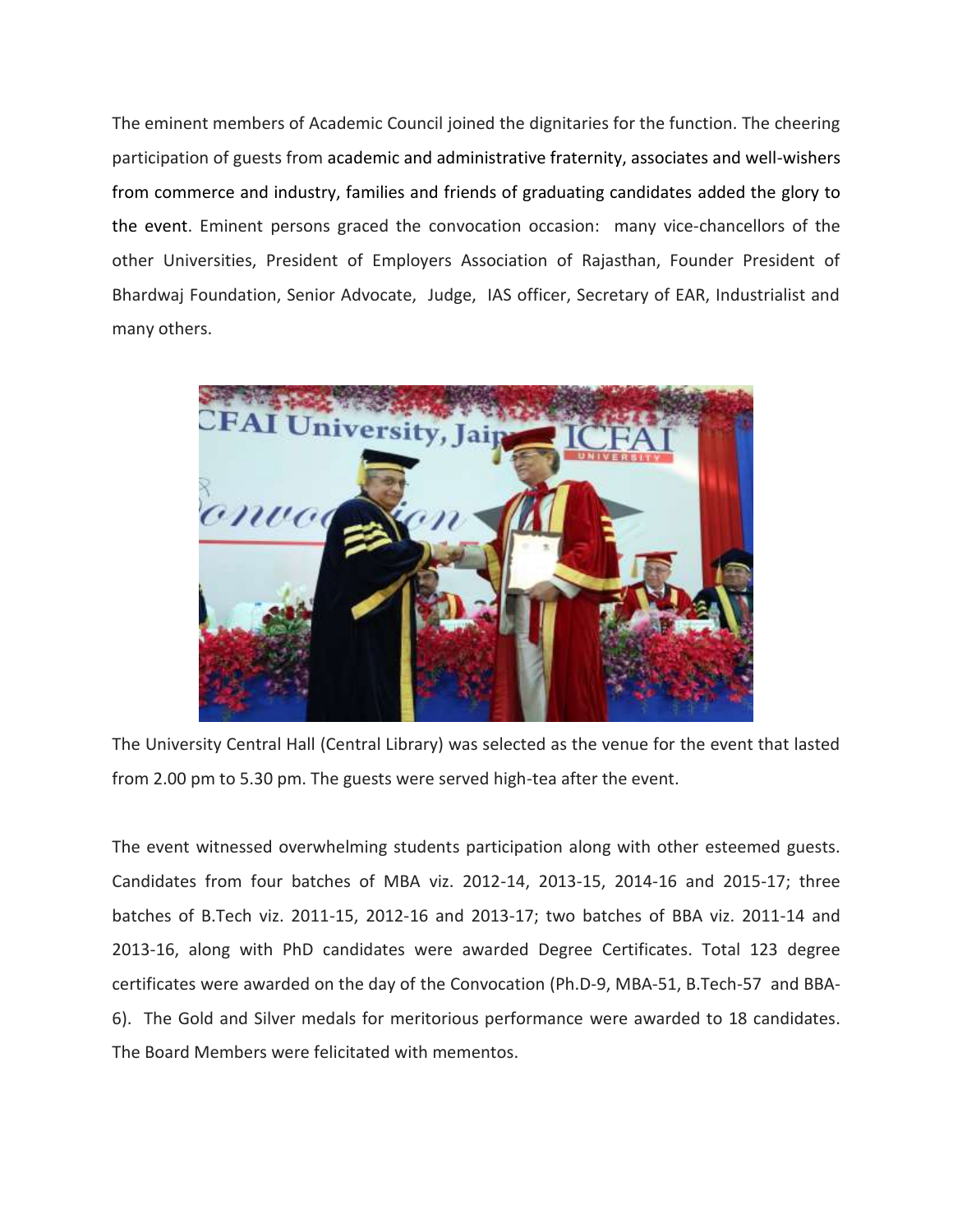

The Chief Guest Padma Bhushan Dr. Devendra Raj Mehta and Guest of Honour Prof. (Dr.) Udaykumar R. Yaragatti delivered inspiring "Convocation Address", Honourable Chairman Prof. (Dr.) R. P. Kaushik blessed the students with his "Ceremonial Address", President Dr. P. B. L. Chaurasia presented the "Welcome Address", Registrar (Officiating) Dr. G. D. Rathod proposed "Vote of Thanks" and Dr. Shweta Jain served as the Master of Ceremony. Dr. G. D. Rathod and Prof. Arun Kumar Saini presented the graduating candidates for conferment of the degrees.

The Core Committee for the event included: Dr. P. B. L. Chaurasia, Dr. S. S. Jain, Mr. Jagdish Patel, Dr. G. D. Rathod, Prof. A. K. Saini, Prof. Arun Kumar Singh and Dr. Shweta Jain. The event was coordinated by 20 committees with dedicated conveners and team members along with student volunteers. All the faculty and staff members were dedicatedly involved in all the chores with utmost precision and coordination. It was an exemplary demonstration of team effort and collaboration. The event was widely appreciated by all sections of the guests and the participants.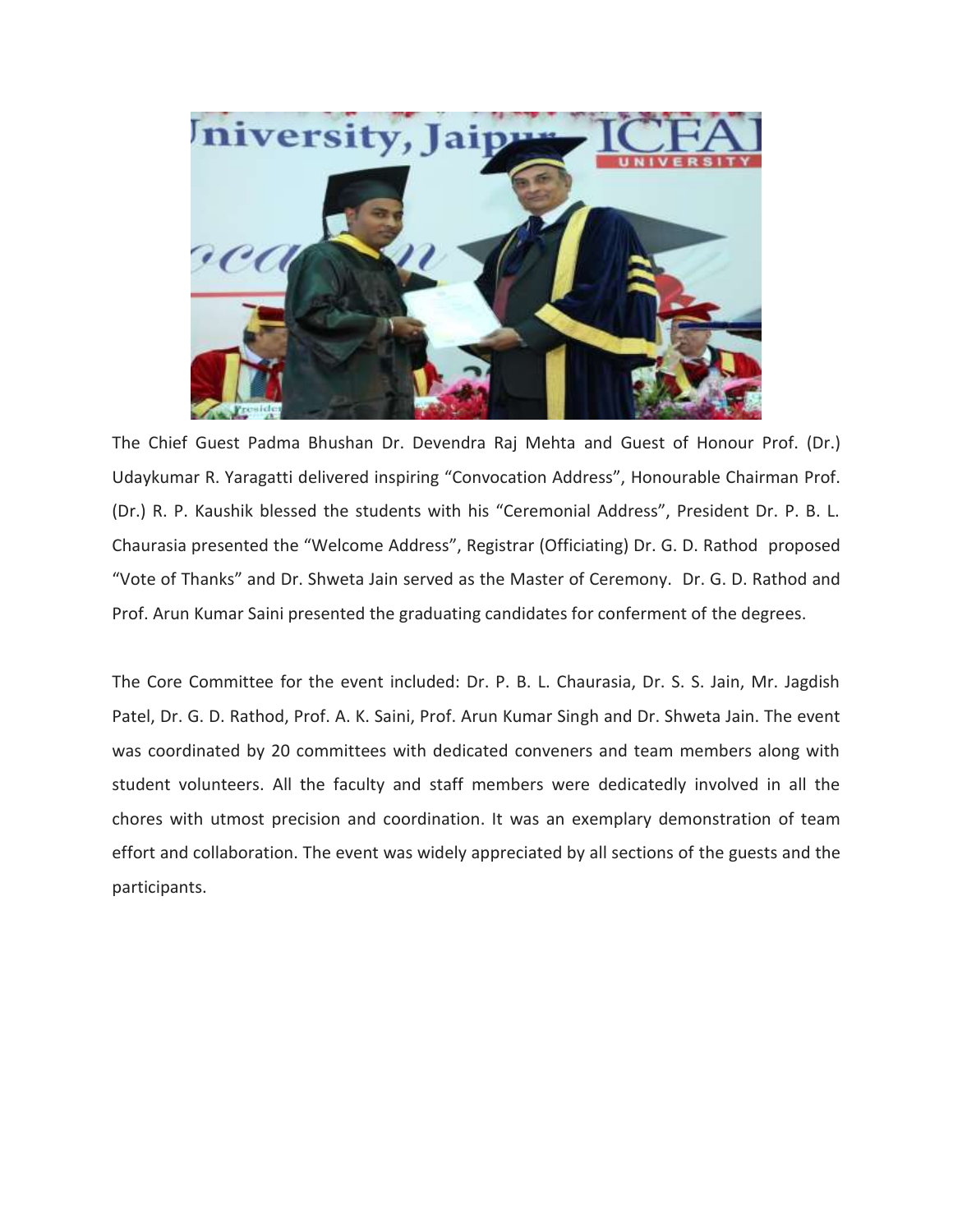

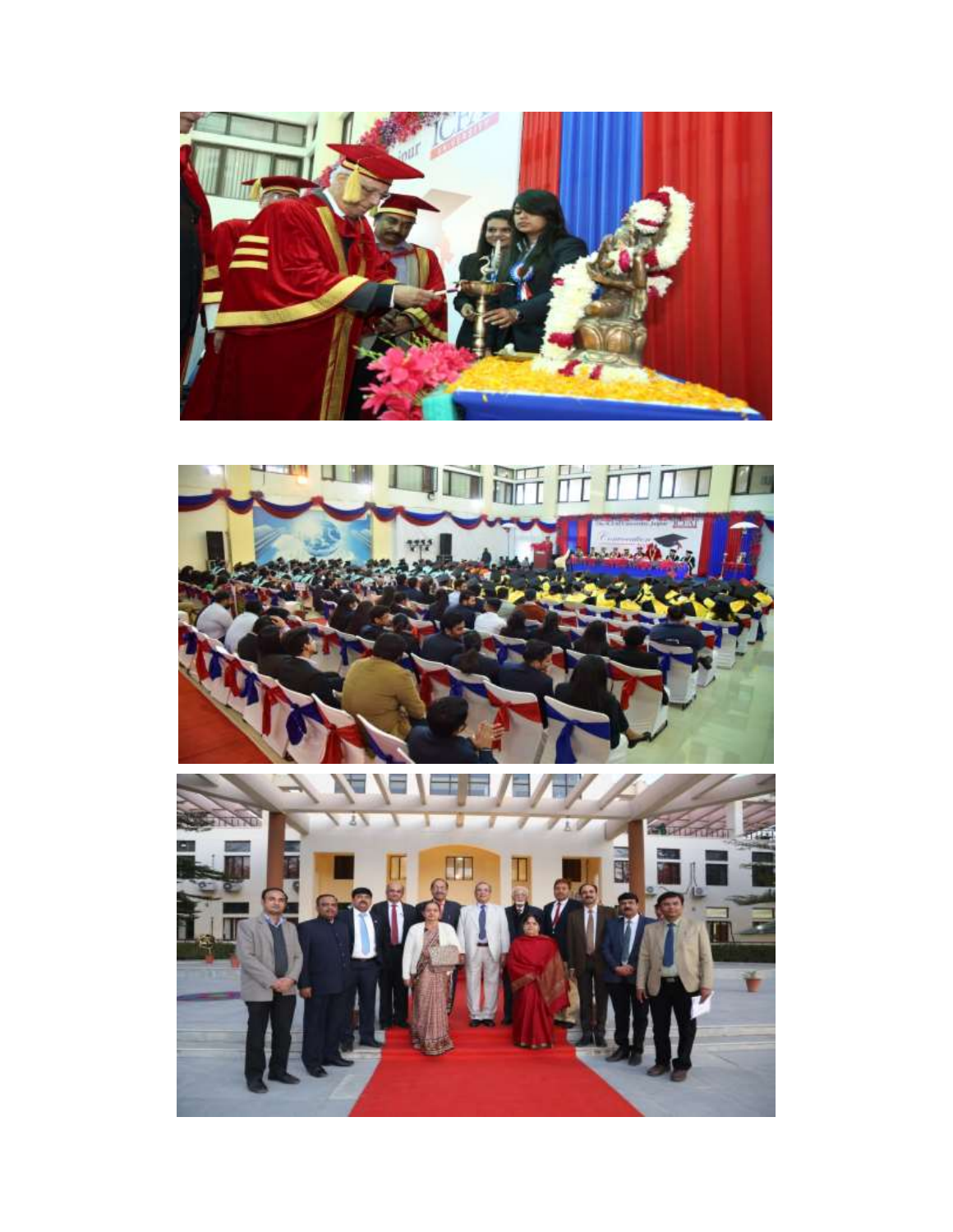

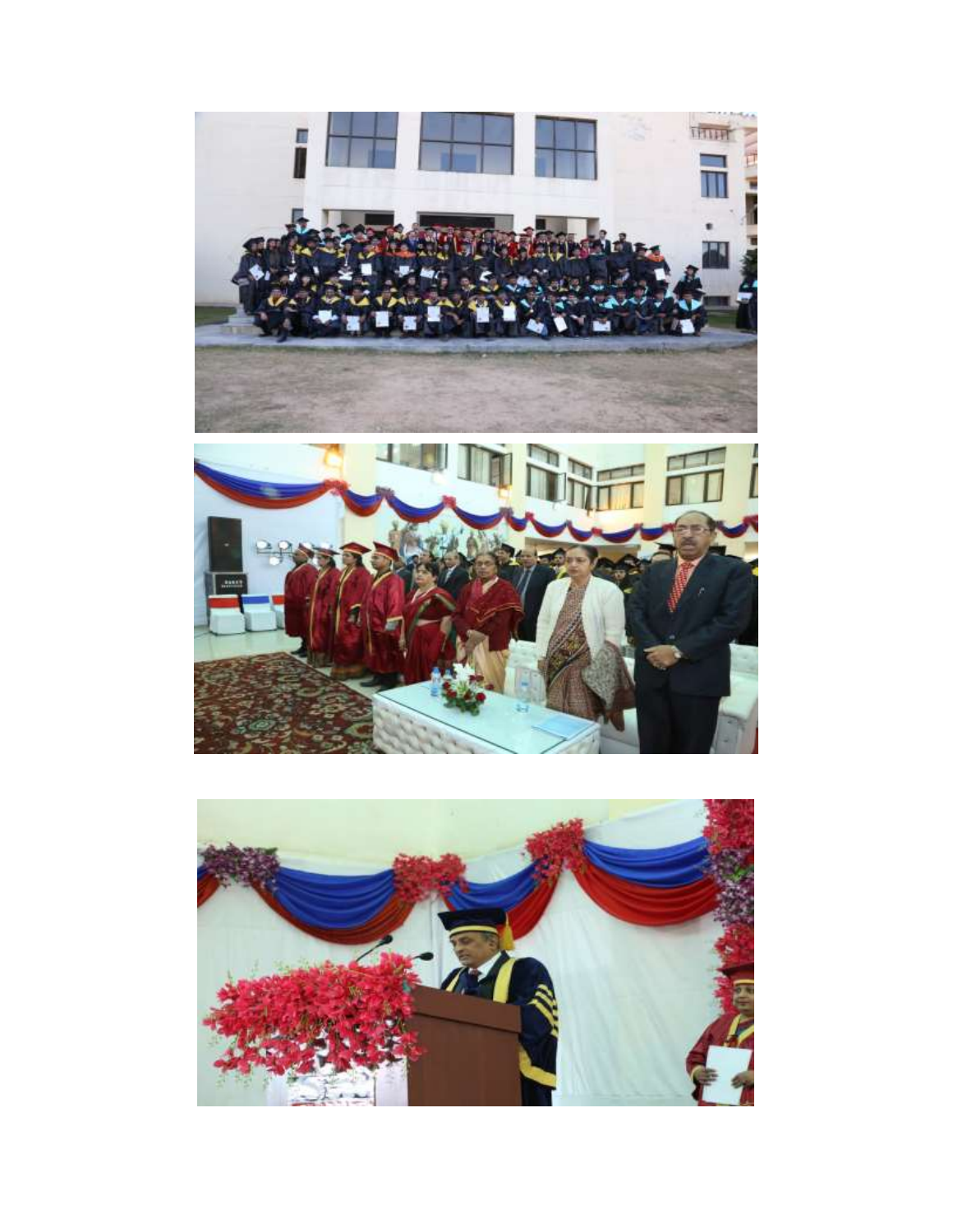



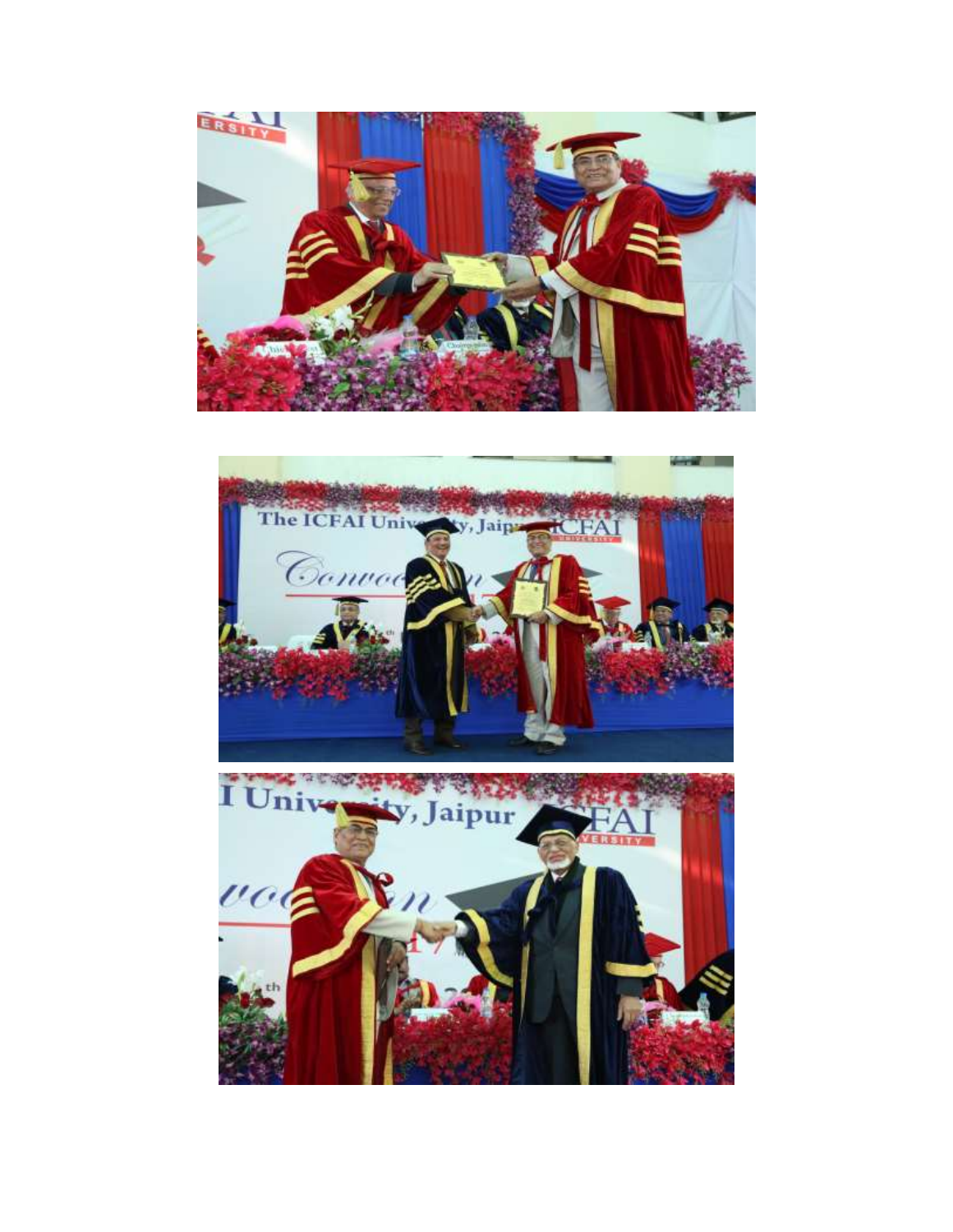



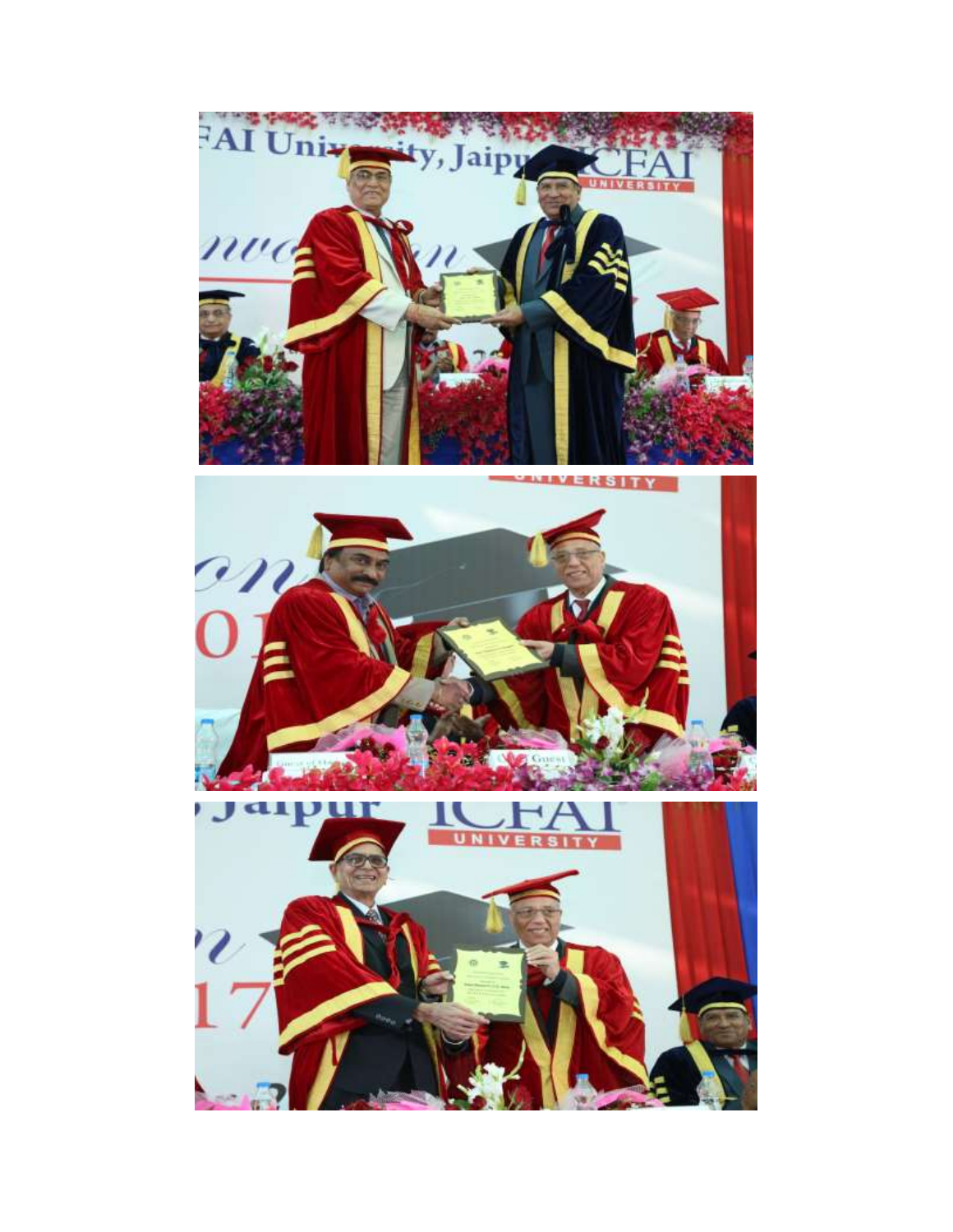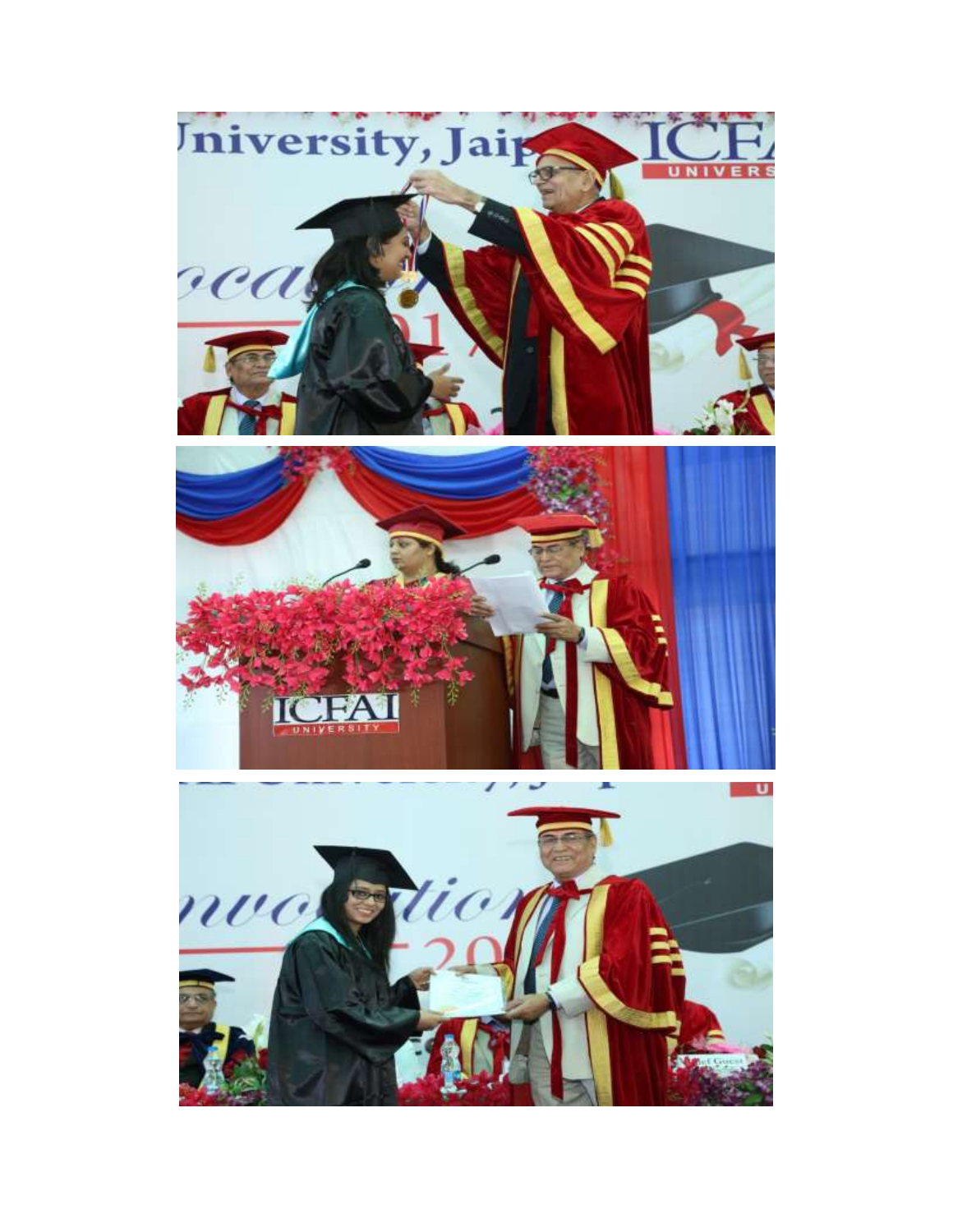![](_page_8_Picture_0.jpeg)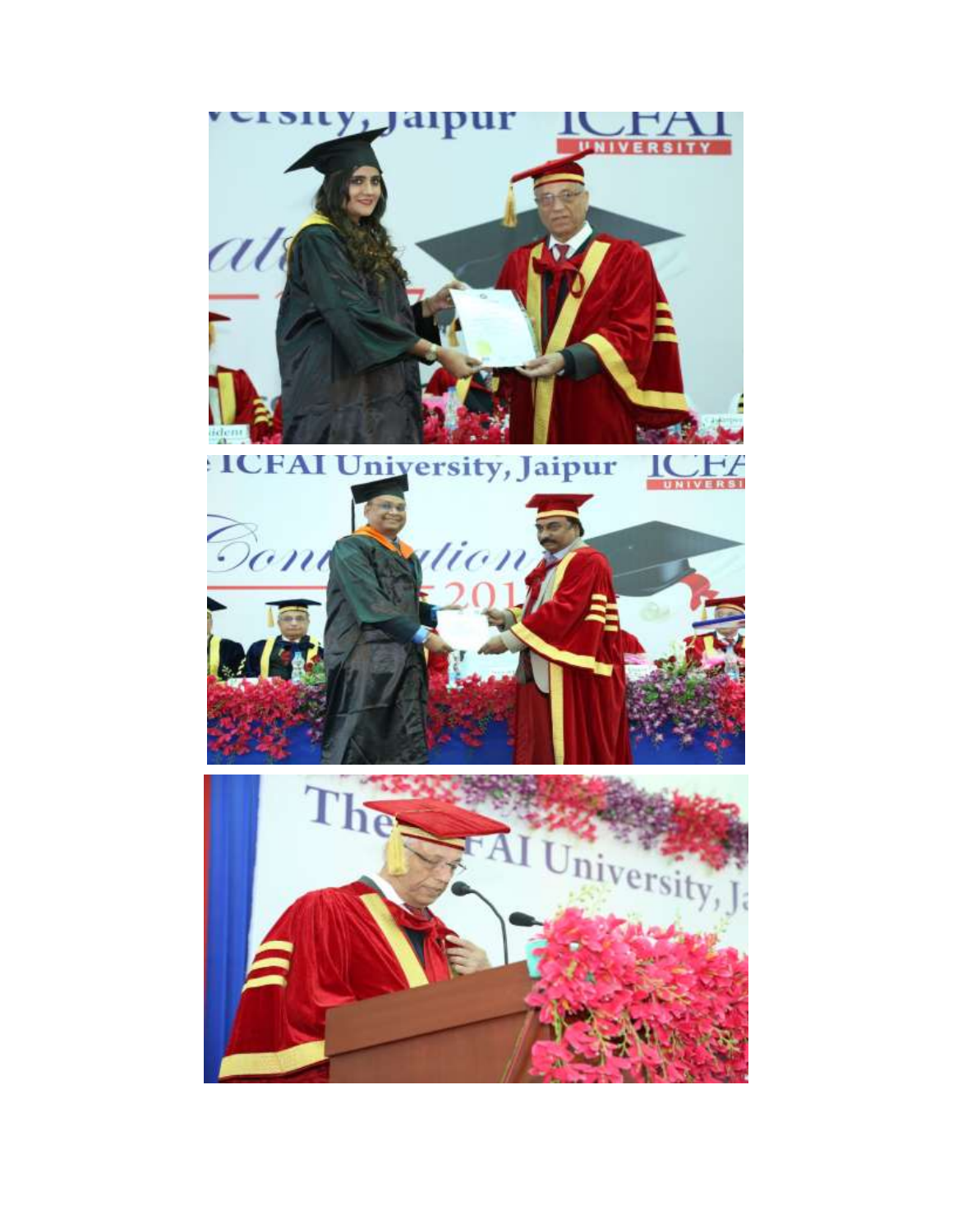![](_page_9_Picture_0.jpeg)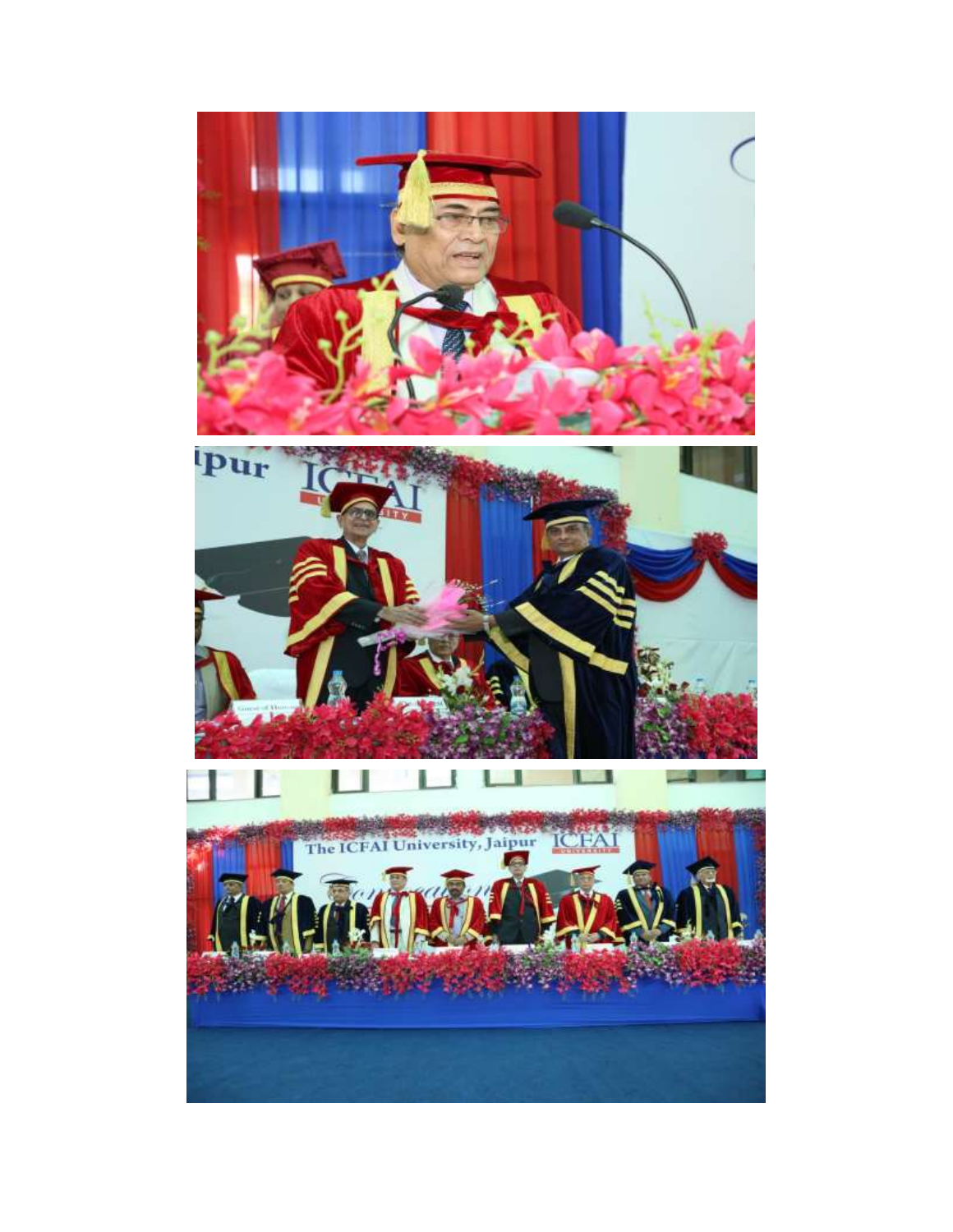![](_page_10_Picture_0.jpeg)

![](_page_10_Picture_1.jpeg)

![](_page_10_Picture_2.jpeg)